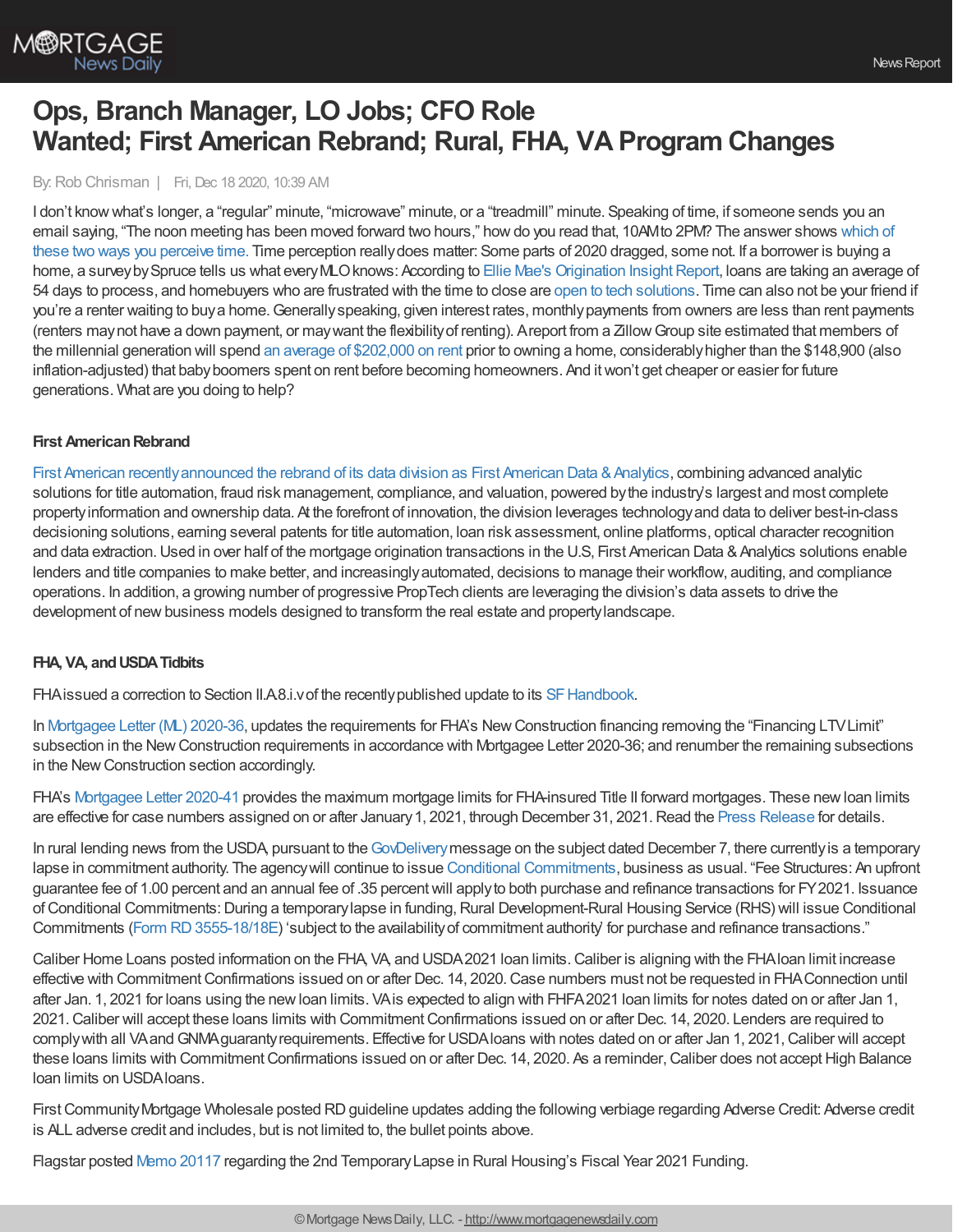

FAMC will not purchase USDA-RD transactions with a Conditional Commitment contingent upon the Rural Housing Service receiving availabilityof program funds, until the temporarylapse is resolved.

The lending limit for federallybacked reverse mortgages has been increased from \$765,600 to \$822,375 in all UScounties, effective January 1, 2021. Plaza Home Mortgage® will align with FHA's effective dates and new loan limits for case numbers assigned on or after January1, 2021.

PRMG's recent Product Profile [Updates](https://www.eprmg.net/guidelines/Product%20Profile%20Updates.pdf) include Agency ARMs, Agency Fixed Rate, Agency High Balance, and Agency DU Portfolio; FHA Standard and High Balance, VAIRRRL and VAIRRRL High Balance, USDA and Chenoa FHA Edge and FHA Rate Advantage.

loanDepot's weekly[Announcement](http://ld.ldwholesale.com/ls/click?upn=aYbu09plc4IntLDN6X2n-2BhqGvvlzjEqZuSmWj4xK3Ta6aMRD36dd356kQDqJgf15zMivnUyv5kJEVF-2F-2B2ThfqzWfh8mX2h9sI7FADAT3cYdqe9J-2BtvnIbNqX8Q0hu1EuY1zc_nsxRNYUkMXYB3IyH-2Bw28TYELoM9YpzOtXrrlppkfzFjGpZbwd0bLMcf2RIKlkpDjIKT75vwgxwz07GbXFMs8t2dxmWq4fIcJOWFGHBmrxfd9SAgsqQ0EvJylaMh1o5hTIsDV3l8U7NpzrGRNvGu1VU81yC1hq6Ectj2C2Xiq58nagXqJNkaPGcpSJ-2BlvDb19tx8g9yJ5iKW8QqOA-2BgG0EeSrkvcmqAGrCqaKOPSAn-2BwDVn1I6iewcazXNmmz0xUVWNzwJcLVgcnSdNybojMITKvltjQ1IMiIgiDVAHcil7jYLRawXnvHZ3Q7nPryGhvrnRaNzRmiPTIakSbmT4gxuA07X85MF-2Fi5jeYavooccNAt23ziq2tMd9cDZ9Pm5vxRFIU8-2BKey7PyoKKabOse-2BBsP7BYxMSK4voEKNc4E9d3I-3D) discusses various topics including the loanDepot Select Program – Eligible Income Sources (Conventional), loanDepot's FHA Lending Guide, Property - New Construction, and FHA's Extension of COVID-19 Guidance.

Citi Correspondent Lending's is Bulletin 2020-22 provides information relevant to temporarycredit policyupdates specific to income &VOE requirements for AgencyTransactions and FHAloans;Clarification's on cash-out refi's and ineligible projects and credit policyupdates to FHA new construction transactions.

PRMG updated its [Product](http://www.eprmg.net/guidelines/Product%20Profile%20Updates.pdf) Profile for Symmetry HELOC.

## **Capital Markets**

Yesterdaywas a quiet dayfor mortgage-backed securities (MBS) and risk-free Treasuries despite **some noteworthyeconomic releases.** On the bright side, the housing market continues to drive U.S. economic growth. Housing Starts were up 1.2% (to the highest level since 2007) and Building Permits were up 6.2%in November, driven byan 8.5%uptick in single-familystarts.Home construction activitysoared in the Northeast in particular, which should help bring more inventory to the housing market at a time when robust demand has yet to fade. On the not-so-bright side, applications for U.S. state jobless benefits unexpectedlyjumped to the highest level in three months, suggesting the labor market's recoveryis fading amid the surge in coronavirus cases and business restrictions. While more than 5 million Americans are alreadyclaiming benefits, 11 million people are unemployed and millions more have exhausted benefits entirely.

Today's light economic calendar is alreadyunderway. Black Knight reported that the number of mortgages in active forbearance saw another increase this week, rising by37k from last Tuesday. It follows a trend of mid-month upticks since the recoverystarted,with the strongest declines occurring early in the month as expiring forbearance plans are removed. Markets have also received the Q3 current account balance (widened to \$178.5 billion, does it matter?). Later this morning brings November leading indicators as well as the resumption of Fed speakers (Chicago's Evans andGovernor Brainard), though no others are scheduled until 2021. The Fed will release its **second round of bank stress tests post-close.** After reporting MBS purchases for the week ending December 16 yesterday (total \$27.6) billion gross and \$27.1 billion net, including \$500 million in UMBS30 2.5% rolls, equating to \$5.4 billion per dayon average), the Desk will conduct a repeat of Wednesday's operations (and the largest of the week) targeting up to \$6.9 billion MBSincluding **over \$5.3 billion UMBS30s.** We start the Friday before Christmas with Agency MBS prices better/higher nearly.125 versus Thursday night and the 10-year yielding .92 after closing yesterdayat 0.93 percent.

## **Jobs andTransitions**

[C.L.A.](https://clatitle.com/) Title, a national title companyheadquartered in Maryland, is looking to add to its sales team. If you feel like you would be interested in talking, please contact CEO John Coester.

"Processing Manager:Retail, \$150k-\$250k base and bonus,work life balance, look no further, your dream job is real. The Processing Manager will lead in the acquisition, development and mentoring of Private Client Mortgage Processors, and will ensure performance benchmarks are exceeded, operational excellence is pursued, culture and communitynurtured, and, finally, a best of breed private client experience is achieved. For consideration we suggest a visit to our client site at[www.pcma.mortgage](http://www.pcma.mortgage/) or [www.pcma.us.com](http://www.pcma.us.com/) to learn more about our firm, our principles, and our culture. Confidentially email us at apply@pcma.us.com."

AstrategicCFOwith a track record for generating millions in annual savings is looking to join a great company. This candidate is confident theycan payfor themselves 10Xover through creative savings strategies, negotiations, automation, and unit costing. Additionally, the candidate is experienced in both expense branches and corporate branches in Consumer Direct and Retail environments. To start a conversation, please email Chrisman LLC's Anjelica Nixt for details and to forward your note.Credentials include a master's in financial engineering, experience at Fortune 20 companies, and CFO positions at independent mortgage banks.

Rapid underwriting/ops turn times: close your loans and get paid more! Recently named among Top 5 Best Mortgage Companies to work